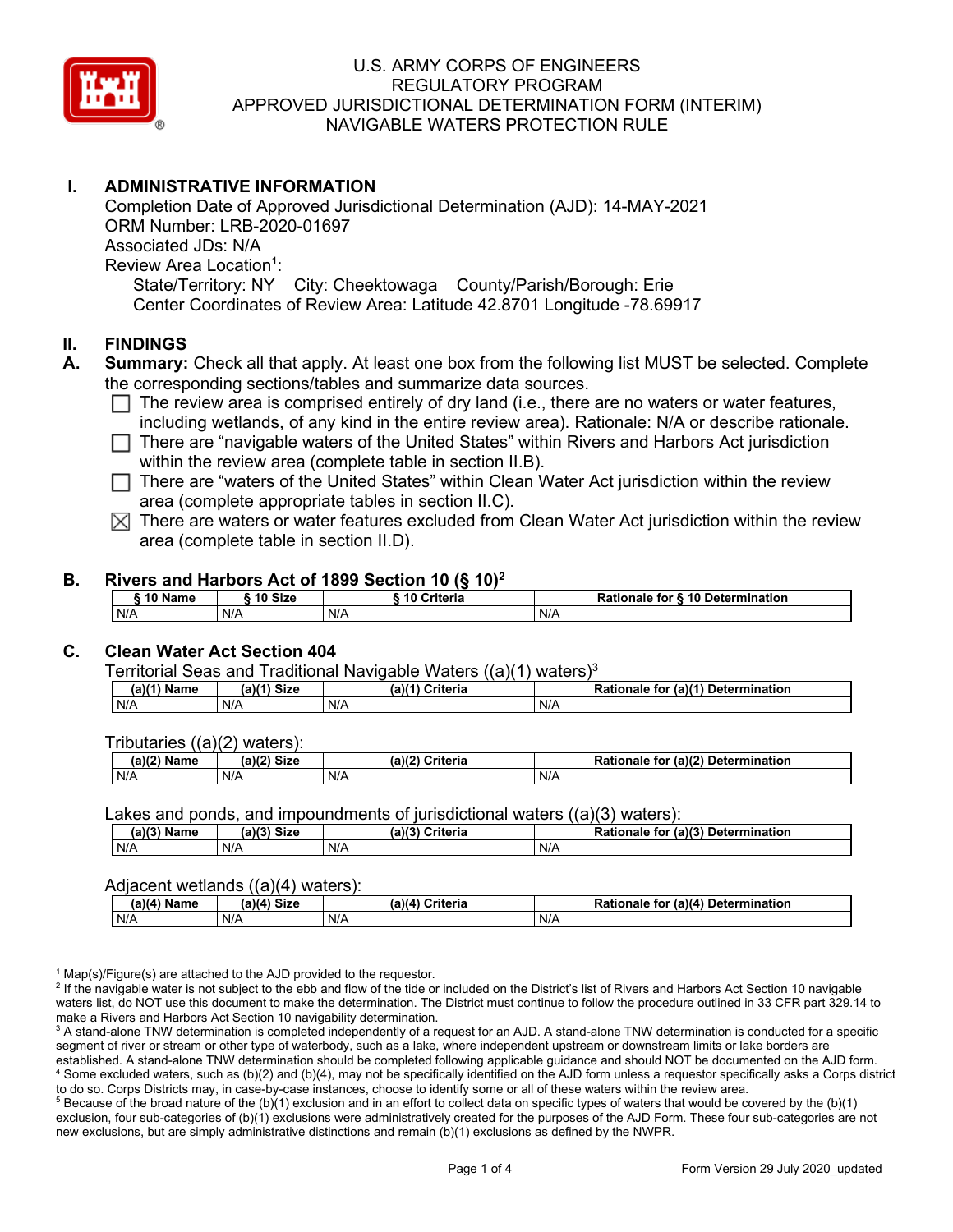

# **D. Excluded Waters or Features**

| Excluded waters $((b)(1) - (b)(12))^4$ : |  |  |
|------------------------------------------|--|--|
|------------------------------------------|--|--|

| <b>Exclusion</b><br><b>Name</b> | <b>Exclusion</b><br><b>Size</b> | Exclusion <sup>5</sup>                                                                                                                                                             | <b>Rationale for Exclusion Determination</b>                                                                                                                                                                                                                                                                                                                                                                                                                                                                                                                                                                                                                                                                                                                                                                                                                                                                                                                                                                                                                                                                                                                                                                                                                   |
|---------------------------------|---------------------------------|------------------------------------------------------------------------------------------------------------------------------------------------------------------------------------|----------------------------------------------------------------------------------------------------------------------------------------------------------------------------------------------------------------------------------------------------------------------------------------------------------------------------------------------------------------------------------------------------------------------------------------------------------------------------------------------------------------------------------------------------------------------------------------------------------------------------------------------------------------------------------------------------------------------------------------------------------------------------------------------------------------------------------------------------------------------------------------------------------------------------------------------------------------------------------------------------------------------------------------------------------------------------------------------------------------------------------------------------------------------------------------------------------------------------------------------------------------|
| Ditch 1                         | 911 feet                        | (b)(5) Ditch that is not an<br>$(a)(1)$ or $(a)(2)$ water, and<br>those portions of a ditch<br>constructed in an (a)(4)<br>water that do not satisfy the<br>conditions of $(c)(1)$ | This was observed to be a manmade ditch.<br>The ditch runs in a straight line along the<br>northern property boundary from<br>approximately the location of Wetland W1<br>and Ditch 2, connecting these resources to<br>an offsite tributary located northwest of the<br>parcel. Onsite observations indicate that the<br>ditch was constructed in uplands. Current<br>onsite and offsite (adjacent parcel was able<br>to be viewed from the subject parcel)<br>wetlands do not physically abut this ditch.<br>Also, there were no stream channels<br>observed that would indicate this ditch is a<br>captured stream. To support onsite<br>observations the following resources were<br>reviewed: USGS Quads dating from 1905<br>show that there were/are no wetlands or<br>streams onsite; NWI shows that there are no<br>onsite wetlands/streams; NRCS historic soil<br>survey indicates that no wetlands or stream<br>channels existed historically on the subject<br>parcel; and aerial imagery dating from 1958<br>provides no clear evidence of wetland<br>signatures or visible channels. Based on the<br>preponderance of evidence, it has been<br>determined that this ditch was excavated in<br>uplands and is classified as a $b(5)$<br>exclusion. |
| Ditch 2                         | 55 feet                         | (b)(5) Ditch that is not an<br>$(a)(1)$ or $(a)(2)$ water, and<br>those portions of a ditch<br>constructed in an (a)(4)<br>water that do not satisfy the<br>conditions of (c)(1)   | Same as above, except Ditch 2 extends<br>north, connecting Wetland W1 to Ditch 1.                                                                                                                                                                                                                                                                                                                                                                                                                                                                                                                                                                                                                                                                                                                                                                                                                                                                                                                                                                                                                                                                                                                                                                              |
| Wetland W1                      | 0.76 acres                      | (b)(1) Non-adjacent wetland                                                                                                                                                        | This wetland does not meet any of the four<br>criteria that would make an (a)(4) adjacent<br>water subject to jurisdiction under Section                                                                                                                                                                                                                                                                                                                                                                                                                                                                                                                                                                                                                                                                                                                                                                                                                                                                                                                                                                                                                                                                                                                       |

 $1$  Map(s)/Figure(s) are attached to the AJD provided to the requestor.

<sup>&</sup>lt;sup>2</sup> If the navigable water is not subject to the ebb and flow of the tide or included on the District's list of Rivers and Harbors Act Section 10 navigable waters list, do NOT use this document to make the determination. The District must continue to follow the procedure outlined in 33 CFR part 329.14 to make a Rivers and Harbors Act Section 10 navigability determination.

<sup>&</sup>lt;sup>3</sup> A stand-alone TNW determination is completed independently of a request for an AJD. A stand-alone TNW determination is conducted for a specific segment of river or stream or other type of waterbody, such as a lake, where independent upstream or downstream limits or lake borders are established. A stand-alone TNW determination should be completed following applicable guidance and should NOT be documented on the AJD form. <sup>4</sup> Some excluded waters, such as (b)(2) and (b)(4), may not be specifically identified on the AJD form unless a requestor specifically asks a Corps district to do so. Corps Districts may, in case-by-case instances, choose to identify some or all of these waters within the review area.

<sup>&</sup>lt;sup>5</sup> Because of the broad nature of the (b)(1) exclusion and in an effort to collect data on specific types of waters that would be covered by the (b)(1) exclusion, four sub-categories of (b)(1) exclusions were administratively created for the purposes of the AJD Form. These four sub-categories are not new exclusions, but are simply administrative distinctions and remain (b)(1) exclusions as defined by the NWPR.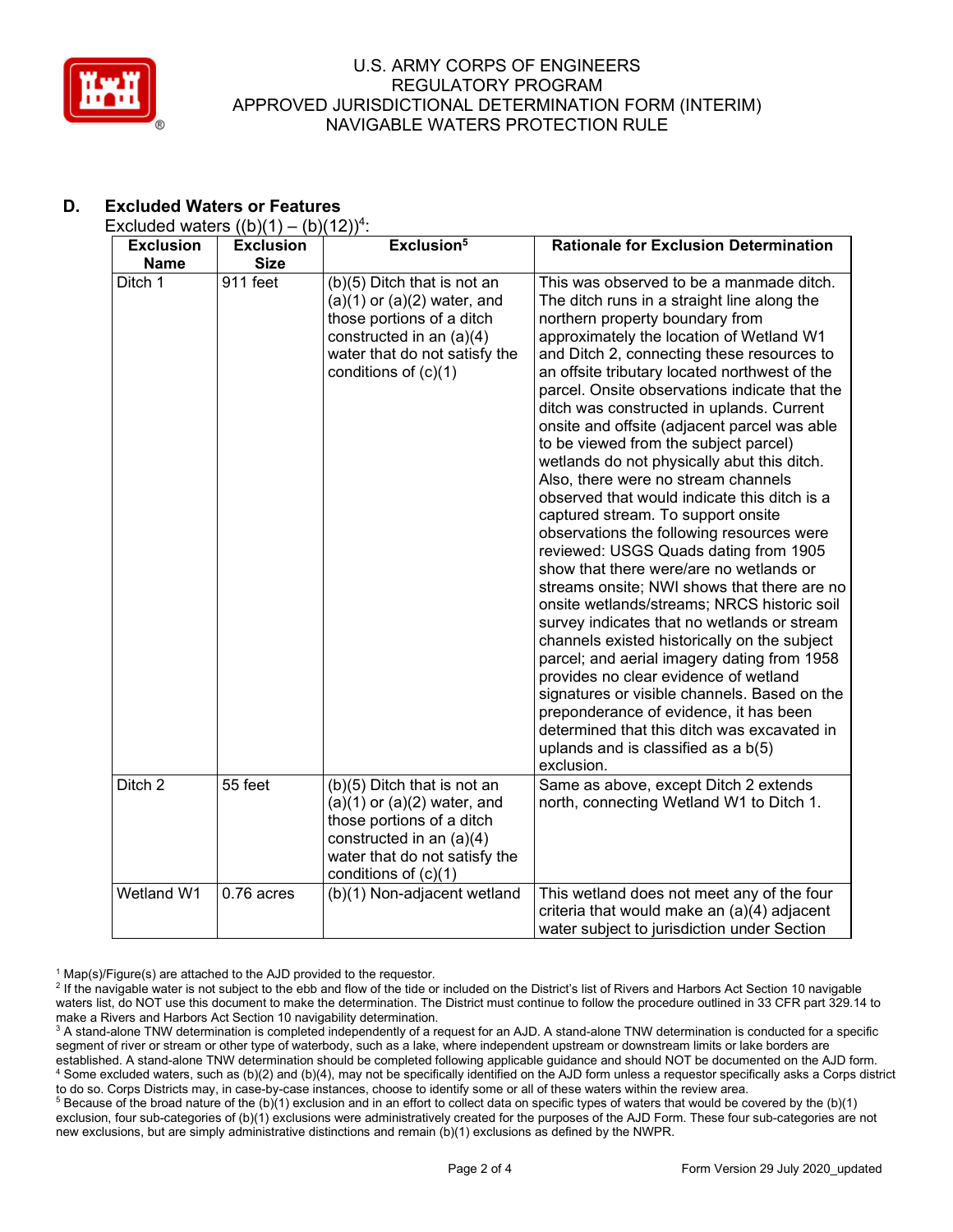

|            |              |                             | 404 of the Clean Water Act. This wetland<br>was circumnavigated during the Corps' May<br>5, 2021 site visit. This wetland was<br>observed connected to an a(2) tributary via<br>Ditch 1 and 2. Please see discussion above<br>regarding the jurisdictional status for Ditches<br>1 and 2. Based on site observations, the<br>nearest a(1-3) water would not flood this<br>wetland at least once during a typical year.<br>There were no observed signs (i.e. leaf<br>wracking sediment deposits, debris lines) of<br>flow from the nearest tributary to this<br>wetland. Plus, this wetland is located<br>upgrade from the nearest tributary. There<br>were no other onsite connections other than<br>Ditches 1 and 2 observed to any tributary.<br>Also, no natural or manmade berms or the<br>like were observed located between the                                                                                                                                                                                                   |
|------------|--------------|-----------------------------|------------------------------------------------------------------------------------------------------------------------------------------------------------------------------------------------------------------------------------------------------------------------------------------------------------------------------------------------------------------------------------------------------------------------------------------------------------------------------------------------------------------------------------------------------------------------------------------------------------------------------------------------------------------------------------------------------------------------------------------------------------------------------------------------------------------------------------------------------------------------------------------------------------------------------------------------------------------------------------------------------------------------------------------|
|            |              |                             | nearest a(1-3) water and this wetland.                                                                                                                                                                                                                                                                                                                                                                                                                                                                                                                                                                                                                                                                                                                                                                                                                                                                                                                                                                                                   |
| Wetland W2 | $0.14$ acres | (b)(1) Non-adjacent wetland | This wetland does not meet any of the four<br>criteria that would make an (a)(4) adjacent<br>water subject to jurisdiction under Section<br>404 of the Clean Water Act. This wetland<br>was circumnavigated during the Corps' May<br>5, 2021 site visit. This wetland was<br>observed to be isolated, disconnected from<br>any (a)(1-3) water. Additionally, no defined<br>channels/tributaries/ditches were observed<br>connecting this wetland to any $(a)(1-3)$<br>water. Based on site observations, the<br>nearest a(1-3) water would not flood this<br>wetland at least once during a typical year.<br>There were no observed signs (i.e. leaf<br>wracking sediment deposits, debris lines) of<br>flow from the nearest tributary to this<br>wetland. Plus, this wetland is located<br>upgrade from the nearest tributary. There<br>were no other onsite connections observed<br>to any tributary. Also, no natural or<br>manmade berms or the like were observed<br>located between the nearest a(1-3) water<br>and this wetland. |

 $1$  Map(s)/Figure(s) are attached to the AJD provided to the requestor.

<sup>2</sup> If the navigable water is not subject to the ebb and flow of the tide or included on the District's list of Rivers and Harbors Act Section 10 navigable waters list, do NOT use this document to make the determination. The District must continue to follow the procedure outlined in 33 CFR part 329.14 to make a Rivers and Harbors Act Section 10 navigability determination.

<sup>3</sup> A stand-alone TNW determination is completed independently of a request for an AJD. A stand-alone TNW determination is conducted for a specific segment of river or stream or other type of waterbody, such as a lake, where independent upstream or downstream limits or lake borders are established. A stand-alone TNW determination should be completed following applicable guidance and should NOT be documented on the AJD form. <sup>4</sup> Some excluded waters, such as (b)(2) and (b)(4), may not be specifically identified on the AJD form unless a requestor specifically asks a Corps district to do so. Corps Districts may, in case-by-case instances, choose to identify some or all of these waters within the review area.

<sup>5</sup> Because of the broad nature of the (b)(1) exclusion and in an effort to collect data on specific types of waters that would be covered by the (b)(1) exclusion, four sub-categories of (b)(1) exclusions were administratively created for the purposes of the AJD Form. These four sub-categories are not new exclusions, but are simply administrative distinctions and remain (b)(1) exclusions as defined by the NWPR.